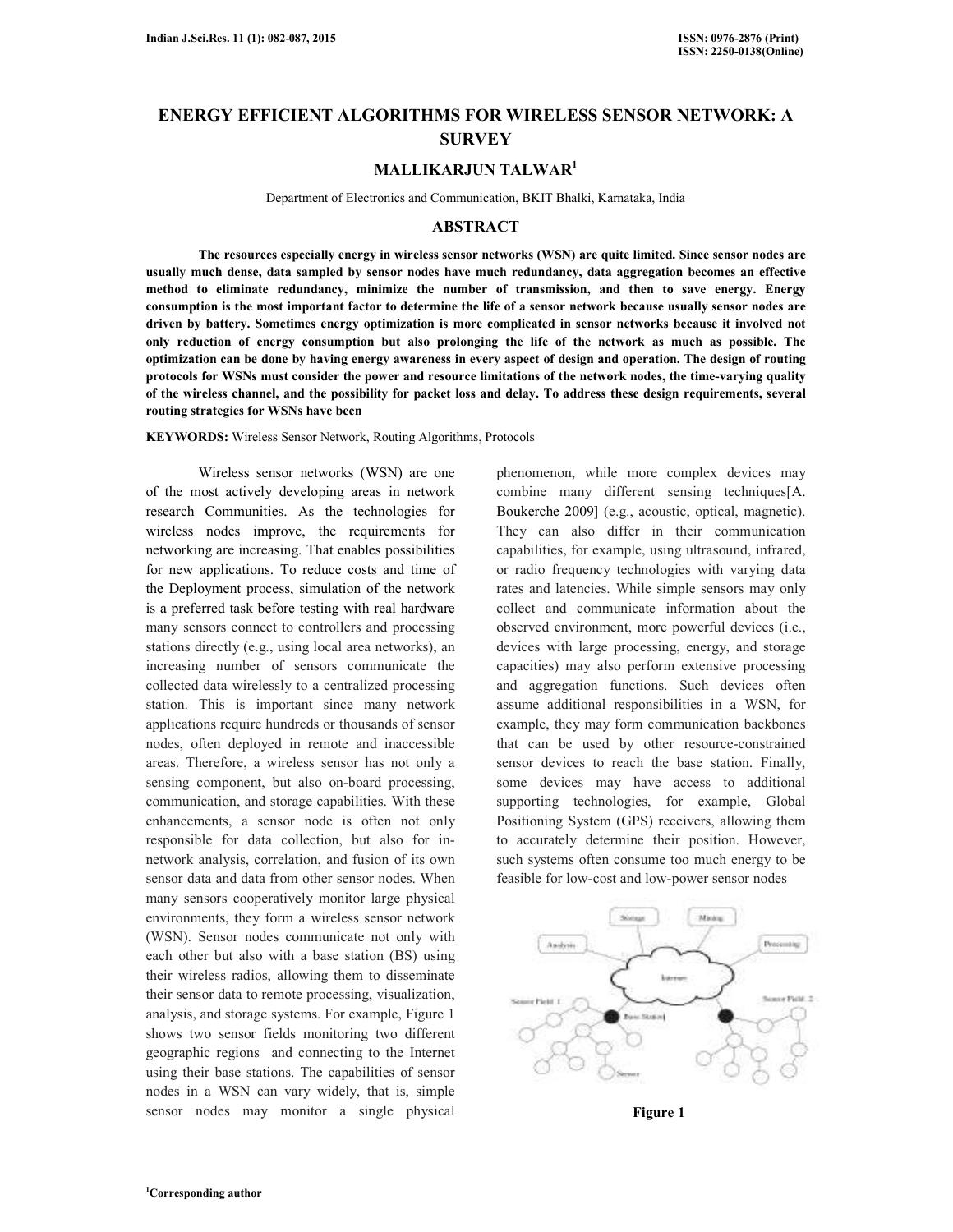# **ENERGY CONSUMPTION ISSUES IN WIRELESS SENSOR NETWORK**

 Energy consumption is the most important factor to determine the life of a sensor network because usually sensor nodes are driven by battery. Sometimes energy optimization is more complicated in sensor networks because it involved not only reduction of energy consumption but also prolonging the life of the network as much as possible. The optimization can be done by having energy awareness in every aspect of design and operation. This ensures that energy awareness is also incorporated into groups of communicating sensor nodes and the entire network and not only in the individual nodes. A sensor node usually consists of four sub-systems [Bharathidasan, A., Anand, V., Ponduru, S. 2001]

### **Computing Subsystem**

 It consist of a microprocessor (microcontroller unit, MCU) which is responsible for the control of the sensors and implementation of communication protocols. MCUs usually operate under various modes for power management purposes. As these operating modes involves consumption of power, the energy consumption levels of the various modes should be considered while looking at the battery lifetime of each node.

# **Communication subsystem**

 It consists of a short range radio which communicates with neighboring nodes and the outside world. Radios can operate under the different modes. It is important to completely shut down the radio rather than putting it in the Idle mode when it is not transmitting or receiving for saving power.

# **Sensing subsystem**

 It consists of a group of sensors and actuators and link the node to the outside world. Energy consumption can be reduced by using low power components and saving power at the cost of performance which is not required.

#### **Power supply subsystem**

 It consists of a battery which supplies power to the node. It should be seen that the amount of power drawn from a battery is checked because if high current is drawn from a battery for a long time, the battery will die faster even though it could have gone on for a longer time. Usually the rated current capacity of a battery being used for a sensor node is less than the minimum energy consumption. The

lifetime of a battery can be increased by reducing the current drastically or even turning it off often.

 To minimize the overall energy consumption of the sensor network, different types of protocols and algorithms have been studied so far all over the world. The lifetime of a sensor network can be increased significantly if the operating system, the application layer and the network protocols are designed to be energy aware. These protocols and algorithms have to be aware of the hardware and able to use special features of the micro-processors and transceivers to minimize the sensor node's energy consumption. This may push toward a custom solution for different types of sensor node design. Different types of sensor nodes deployed also lead to different types of sensor networks. This may also lead to the different types of collaborative algorithms in wireless sensor networks arena.

# **PROTOCOLS & ALGORITHMS OF WIRELESS SENSOR NETWORK**

 In WSN, the main task of a sensor node is to sense data and sends it to the base station in multi hop environment for which routing path is essential. For computing the routing path from the source node to the base station there is huge numbers of proposed routing protocols exist [S Sharma and S K Jena 2011]. The design of routing protocols for WSNs must consider the power and resource limitations of the network nodes, the time-varying quality of the wireless channel, and the possibility for packet loss and delay. To address these design requirements, several routing strategies for WSNs have been proposed in [M. A. Labrador, 2005].

 The first class of routing protocols adopts a flat network architecture in which all nodes are considered peers. Flat network architecture has several advantages, including minimal overhead to maintain the infrastructure and the potential for the discovery of multiple routes between communicating nodes for fault tolerance.

 A second class of routing protocols imposes a structure on the network to achieve energy efficiency, stability, and scalability. In this class of protocols, network nodes are organized in clusters in which a node with higher residual energy, for example, assumes the role of a cluster head. The cluster head is responsible for coordinating activities within the cluster and forwarding information between clusters. Clustering has potential to reduce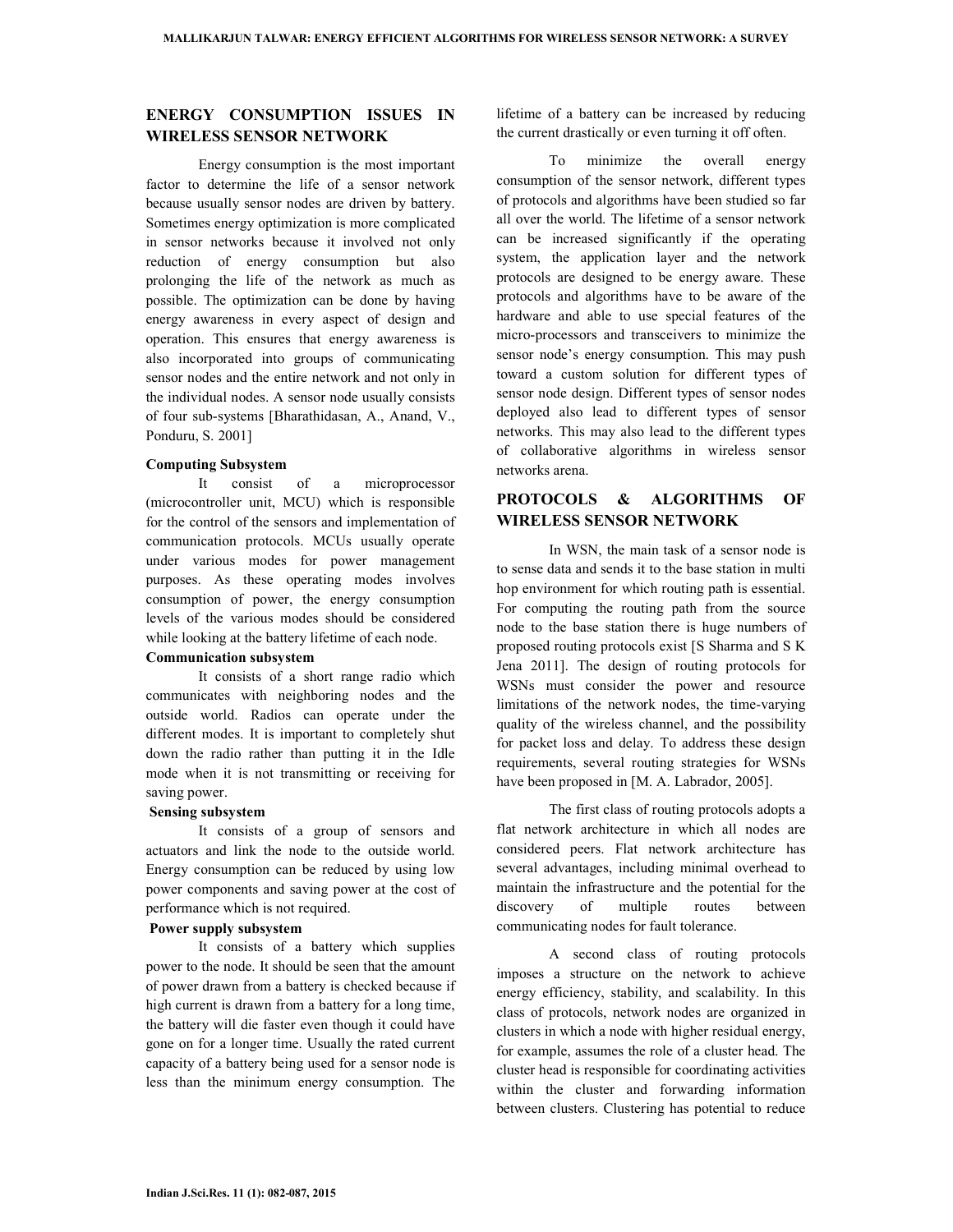energy consumption and extend the lifetime of the network [I.F. Akyildiz , 2002].

 A third class of routing protocols uses a data-centric approach to disseminate interest within the network. The approach uses attribute-based naming, whereby a source node queries an attribute for the phenomenon rather than an individual sensor node. The interest dissemination is achieved by assigning tasks to sensor nodes and expressing queries to relative to specific attributes. Different strategies can be used to communicate interests to the sensor nodes, including broadcasting, attributebased multicasting, geo-casting, and any casting [S. Waharte, 2006].

 A fourth class of routing protocols uses location to address a sensor node. Location-based routing is useful in applications where the position of the node within the geographical coverage of the network is relevant to the query issued by the source node. Such a query may specify a specific area where a phenomenon of interest may occur or the vicinity to a specific point in the network environment.

we discuss some of the major routing protocols and algorithms to deal with the energy conservation

### **FLOODING**

 Flooding is a common technique frequently used for path discovery and information dissemination in wired and wireless ad hoc networks which has been discussed in[6]. The routing strategy of flooding is simple and does not rely on costly network topology maintenance and complex route discovery algorithms. Flooding uses a reactive approach whereby each node receiving a data or control packet sends the packet to all its neighbours. After transmission, a packet follows all possible paths. Unless the network is disconnected, the packet will eventually reach its destination. Furthermore, as the network topology changes, the packet transmitted follows the new routes. Fig. 2 illustrates the concept of flooding in data communications network. As shown in the figure, flooding in its simplest form may cause packets to be replicated indefinitely by network nodes.





Flooding in data communication networks

#### **Gossiping**

 To address the shortcomings of flooding, a derivative approach, referred to as gossiping, has been proposed in[J. Kulik,2002]. Similar to flooding, gossiping uses a simple forwarding rule and does not require costly topology maintenance or complex route discovery algorithms. Contrary to flooding, where a data packet is broadcast to all neighbours, gossiping requires that each node sends the incoming packet to a randomly selected neighbour. Upon receiving the packet, the neighbour selected randomly chooses one of its own neighbours and forwards the packet to the neighbour chosen. This process continues iteratively until the packet reaches its intended destination or the maximum hop count is exceeded.

#### **Protocols for Information via Negotiation (SPIN)**

 Sensor protocols for information via negotiation (SPIN), is a data-centric negotiationbased family of information dissemination protocols for WSNs [Heinzelman, W,2000]. The main objective of these protocols is to efficiently disseminate observations gathered by individual sensor nodes to all the sensor nodes in the network. Simple protocols such as flooding and gossiping are commonly proposed to achieve information dissemination in WSNs. Flooding requires that each node sends a copy of the data packet to all its neighbours until the information reaches all nodes in the network this is shown in fig 3. Gossiping, on the other hand, uses randomization to reduce the number of duplicate packets and requires only that a node receiving a data packet forward it to a randomly selected neighbour.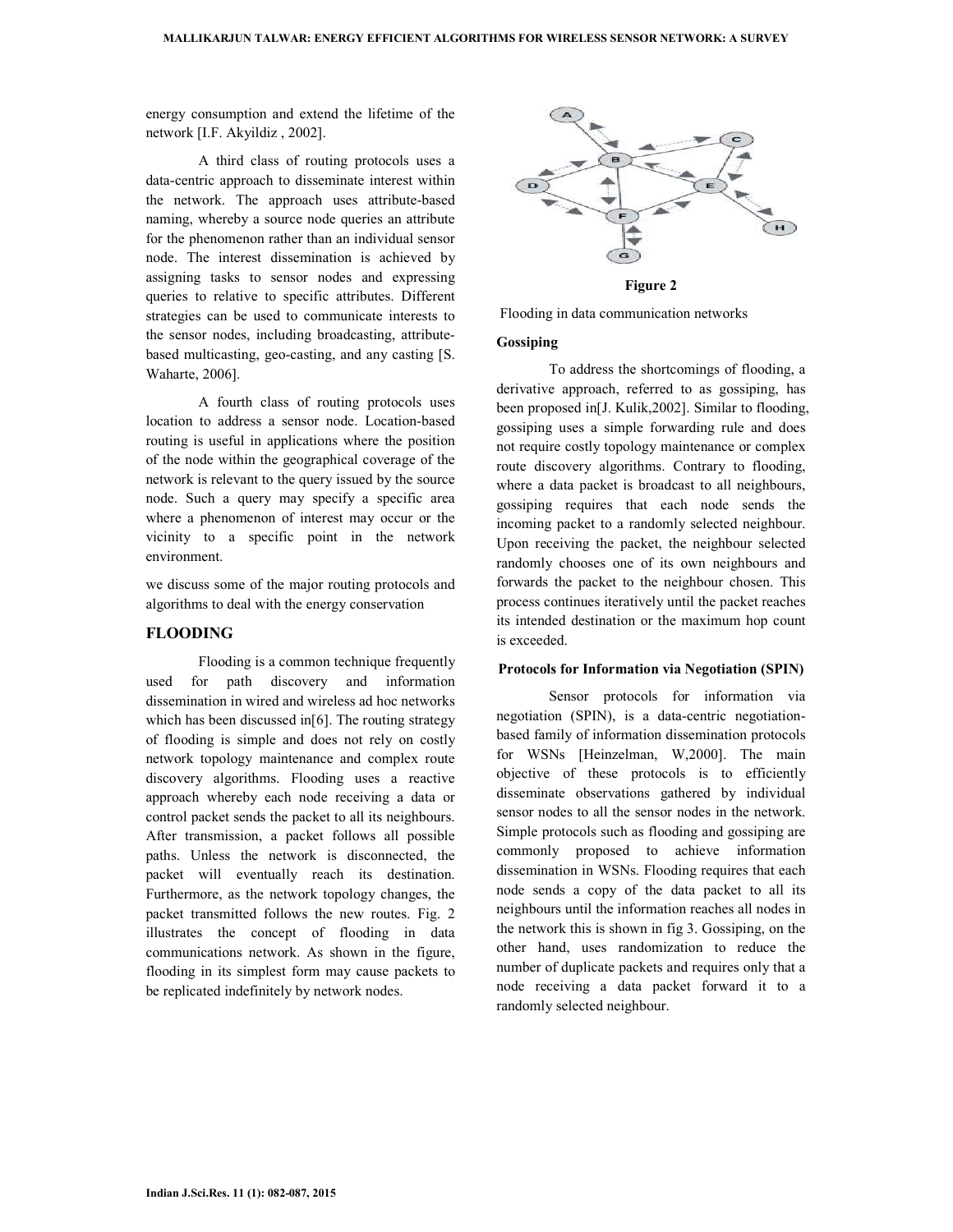

**Figure 3**

### **Low-Energy Adaptive Clustering Hierarchy (LEACH)**

 Low-energy adaptive clustering hierarchy (LEACH) is a routing algorithm designed to collect and deliver data to the data sink, typically a base station [A. Manjeshwar,2002]. The main objectives of LEACH are:

- $\triangleright$  Extension of the network lifetime
- $\triangleright$  Reduced energy consumption by each network sensor node
- $\triangleright$  Use of data aggregation to reduce the number of communication messages

 To achieve these objectives, LEACH adopts a hierarchical approach to organize the network into a set of clusters. Each cluster is managed by a selected cluster head. The cluster head assumes the responsibility to carry out multiple tasks. The first task consists of periodic collection of data from the members of the cluster. Upon gathering the data, the cluster head aggregates it in an effort to remove redundancy among correlated values. The second main task of a cluster head is to transmit the aggregated data directly to the base station over single hop. The third main task of the cluster head is to create a TDMA-based schedule whereby each node of the cluster is assigned a time slot that it can use for transmission. The cluster head announces the schedule to its cluster members through broadcasting. To reduce the likelihood of collisions among sensors within and outside the cluster, LEACH nodes use a code-division multiple access–based scheme for communication.

 The basic operations of LEACH are organized in two distinct phases. The first phase, the setup phase, consists of two steps, cluster-head selection and cluster formation. The second phase, the steady-state phase, focuses on data collection, aggregation, and delivery to the base station. The duration of the setup is assumed to be relatively shorter than the steady state phase to minimize the protocol overhead.

 At the beginning of the setup phase, a round of cluster-head selection starts. To decide whether a node to become cluster head or not a threshold T(s) is addressed in [A. Manjeshwar,2002] which is as follows:

$$
T(S) = \left\{ \overline{1 - p_{opt} \cdot \left( n, \text{mod}, \frac{1}{p_{opt}} \right)}}, if \in G' \right\}
$$
  

$$
0, otherwise
$$

 Where r is the current round number and G is the set of nodes that have not become cluster head within the last  $1/\rho_{\text{opt}}$  rounds. At the beginning of each round, each node which belongs to the set G selects a random number 0 or 1. If the random number is less than the threshold  $T(s)$  then the node becomes a cluster head in the current round

### **Threshold-sensitive Energy Efficient Protocols (TEEN and APTEEN)**

 Two hierarchical routing protocols called TEEN (Threshold-sensitive Energy Efficient sensor Network protocol), and APTEEN (Adaptive Periodic Threshold-sensitive Energy Efficient sensor Network protocol) are proposed in [D. P. Agarwal,2001]. These protocols were proposed for time-critical applications. In TEEN, sensor nodes sense the medium continuously, but the data transmission is done less frequently. A cluster head sensor sends its members a hard threshold, which is the threshold value of the sensed attribute and a soft threshold, which is a small change in the value of the sensed attribute that triggers the node to switch on its transmitter and transmit. Thus the hard threshold tries to reduce the number of transmissions by allowing the nodes to transmit only when the sensed attribute is in the range of interest. The soft threshold further reduces the number of transmissions that might have otherwise occurred when there is little or no change in the sensed attribute. A smaller value of the soft threshold gives a more accurate picture of the network, at the expense of increased energy consumption. Thus, the user can control the trade-off between energy efficiency and data accuracy. When cluster-heads are to change, new values for the above parameters are broadcast. The main drawback of this scheme is that, if the thresholds are not received, the nodes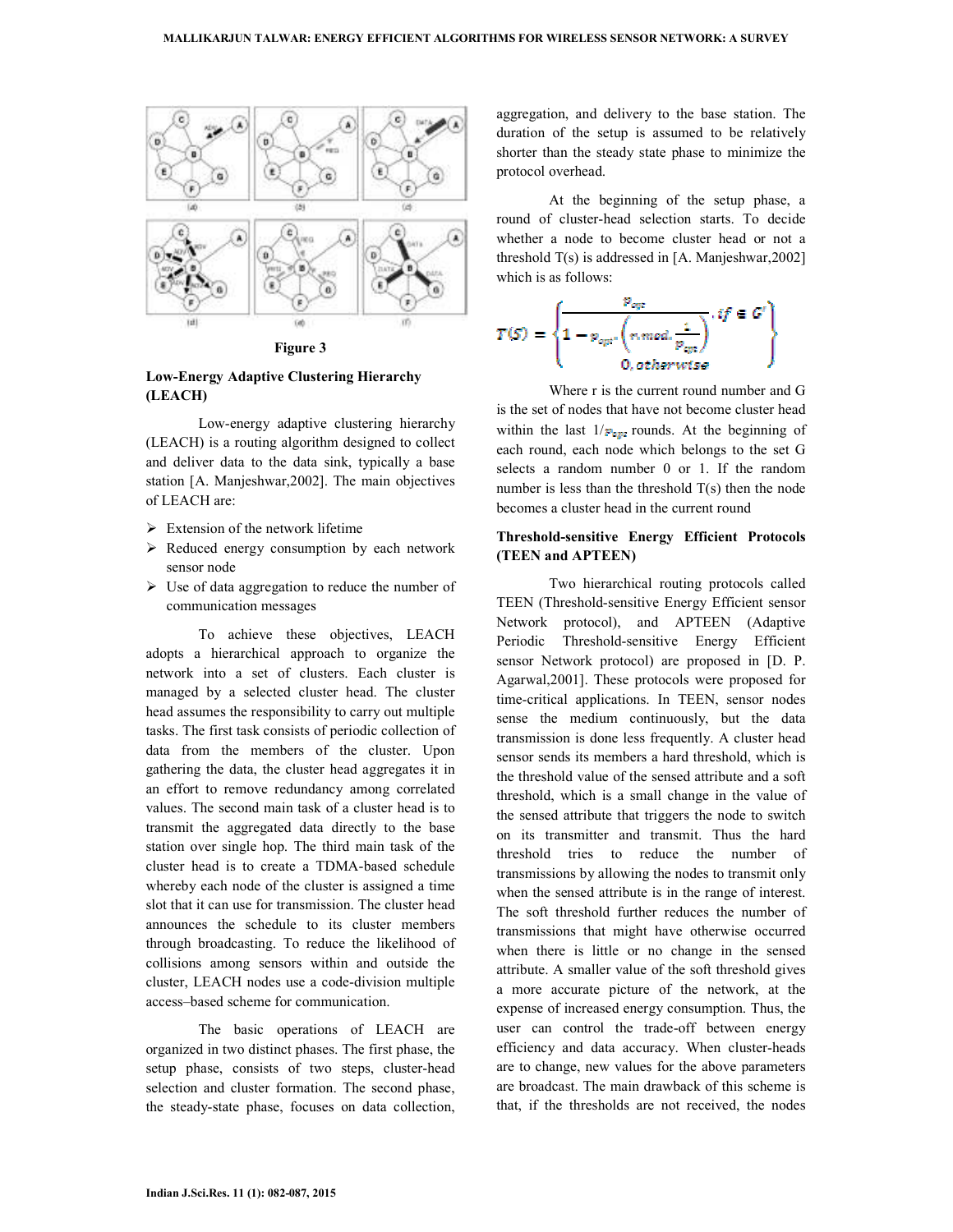will never communicate, and the user will not get any data from the network at all.

### **Power-Efficient Gathering in Sensor Information Systems (PEGASIS)**

 Power-efficient gathering in sensor information systems (PEGASIS) and its extension, hierarchical PEGASIS, are a family of routing and information-gathering protocols for WSNs. The main objectives of PEGASIS are twofold. First, the protocol aims at extending the lifetime of a network by achieving a high level of energy efficiency and uniform energy consumption across all network nodes. Second, the protocol strives to reduce the delay that data incur on their way to the sink. The network model considered by PEGASIS assumes a homogeneous set of nodes deployed across a geographical area. Nodes are assumed to have global knowledge about other sensors' positions. Furthermore, they have the ability to control their power to cover arbitrary ranges. The nodes may also be equipped with CDMA-capable radio transceivers. The nodes' responsibility is to gather and deliver data to a sink, typically a wireless base station. The goal is to develop a routing structure and an aggregation scheme to reduce energy consumption and deliver the aggregated data to the base station with minimal delay while balancing energy consumption among the sensor nodes. Contrary to other protocols, which rely on a tree structure or a cluster-based hierarchical organization of the network for data gathering and dissemination, PEGASIS uses a chain structure

#### **Directed Diffusion**

 Directed diffusion is a data-centric routing protocol for information gathering and dissemination in WSNs. The main objective of the protocol is to achieve substantial energy savings in order to extend the lifetime of the network. To achieve this objective, directed diffusion keeps interactions between nodes, in terms of message exchanges, localized within limited network vicinity. Using localized interaction, direct diffusion can still realize robust multi-path delivery and adapt to a minimal subset of network paths. This unique feature of the protocol, combined with the ability of the nodes to aggregate response to queries, results into significant energy savings



The main elements of direct diffusion include interests, data messages, gradients, and reinforcements. Directed diffusion uses a publishand-subscribe information model in which an inquirer expresses an interest using attribute–value pairs. An interest can be viewed as a query or an interrogation that specifies what the inquirer wants it is shown in fig 4.

### **CONCLUSION**

 The goal of this paper is to discuss few important issues of WSNs, energy efficient routing algorithms from the application, design and technology points of view. For designing a WSN, we need to consider different factors such as the flexibility, energy efficiency, fault tolerance, high sensing fidelity, low cost and rapid deployment, above all the application requirements. We hope the wide range of application areas will make sensor networks an integral part of our lives in the future. However, realization of sensor networks needs to satisfy several constraints such as scalability, cost, hardware, topology change, environment and power consumption. Since these constraints are highly tight and specific for sensor networks,

#### **REFERENCES**

- A. Boukerche. Algorithms and Protocols for Wireless, Mobile Ad Hoc Networks, John Wiley & Sons, Inc., 2009
- Bharathidasan, A., Anand, V., Ponduru, S. (2001), Sensor Networks: An Overview, Department of Computer Science, University of California, Davis 2001. TechnicalReport.
- S Sharma and S K Jena, "A Survey on Secure Hierarchical Routing Protocols in Wireless Sensor Networks", ICCCS'11 February 2011
- M. A. Labrador, P. M. Wightman. Topology Control in Wireless Sensor Networks. Springer Science + Business Media B.V. 2009